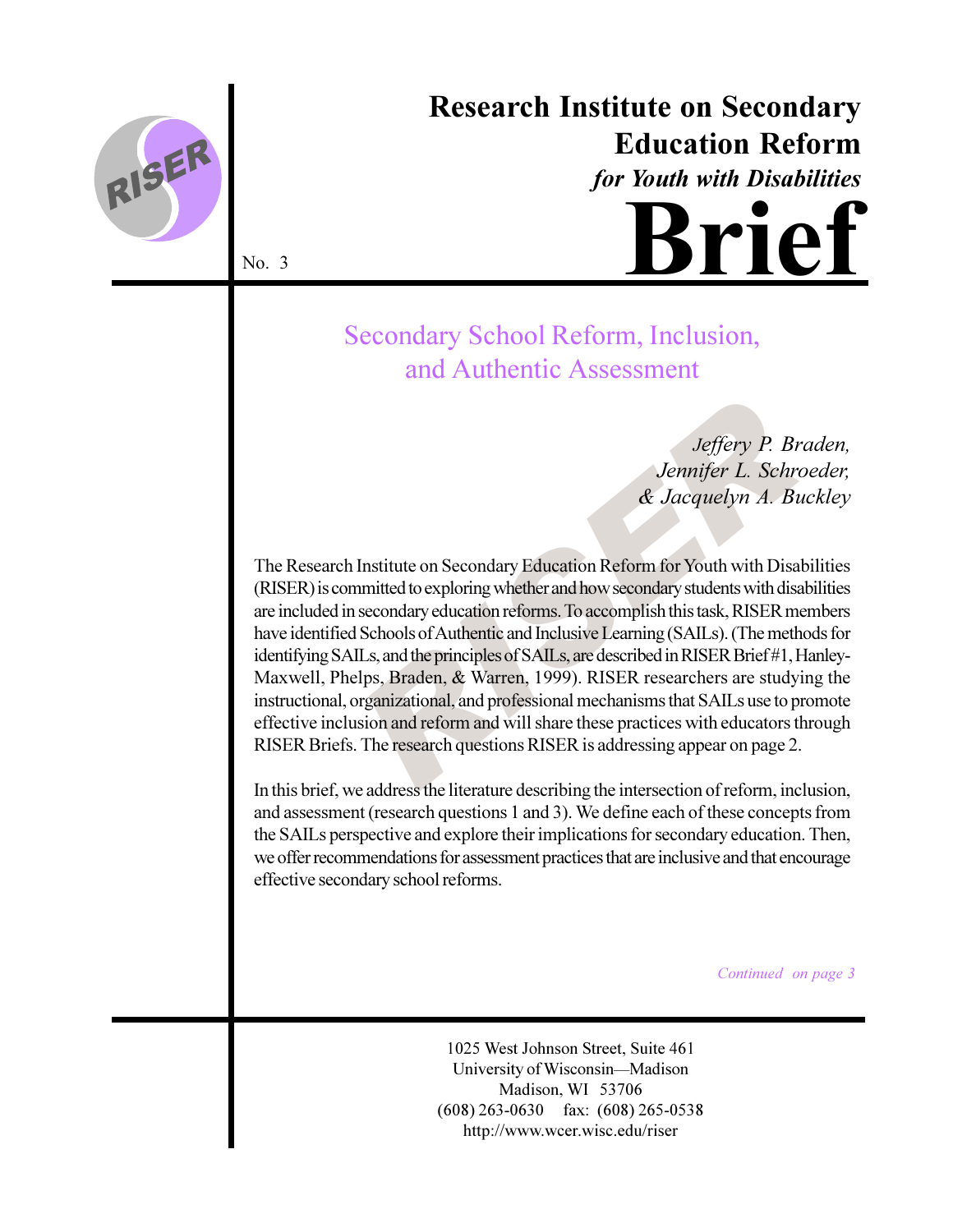# **ACKNOWLEDGEMENTS**

We are particularly indebted to Bruce King for his helpful comments and suggestions, and to Cathy Loeb and Mary Fish for their invaluable contributions to this Brief.

**RISER** Information **DIRECTORS** Cheryl Hanley-Maxwell L. Allen Phelps PROJECT OFFICER Marlene Simon **PPPP 44 RISER Staff** Tina Anctil **Brian Bottge** Jeff Braden Jacquelyn Buckley Lana Collet-Klingenberg Jami Davis Simone DeVore Carrie Ehrmann Mary Fish **Beth Handler** M. Bruce King Marianne Mooney Carie Novitzke Laura Owens-Johnson Jennifer Schroeder Valli Warren The preparation of this brief was supported by

a grant from the U.S. Department of Education, Office of Special Education and Rehabilitative Services, Office of Special Education Programs  $(HH158J970001)$  and by the Wisconsin Center for Education Research, School of Education, University of Wisconsin-Madison. Any opinions, findings, or conclusions are those of the aurhors and do not necessarily reflect the views of the supporting agencies.

# **INSTITUTE MISSION**

The mission of the institute is to expand the current knowledge base related to practices and policies in secondary schools that enhance learning, achievement, and postschool outcomes for students with disabilities.



# **CORE RESEARCH OUESTIONS**

- 1. What are critical features of instruction. assessment, and support strategies that promote authentic understanding, and achievement (and performance) for all students?
- 2. How have changes in authentic inclusive learning and schooling practices affected the school and postschool outcomes (and their interaction) for students with disabilities (collectively and disaggregated) using frames of reference focused on equity, value added, and accountability?
- 3. How do schools accommodate district and state outcome assessments, and how do such accommodations affect the participation in, reporting of, and validity of assessment?
- 4. In schools evolving toward authentic and inclusive instruction, what are the roles and expectations of stakeholders as they engage in planning for secondary and postsecondary experiences?
- 5. What contextual factors are required to support and sustain the development of secondary-level learning environments that promote authentic understanding, achievement, and performances for all students?
- 6. What strategies are effective in providing both information and support to policymakers, school administrators, teachers, human service personnel, and the community so they utilize the findings to create and support learning environments that promote authentic understanding, achievement and performance for all students?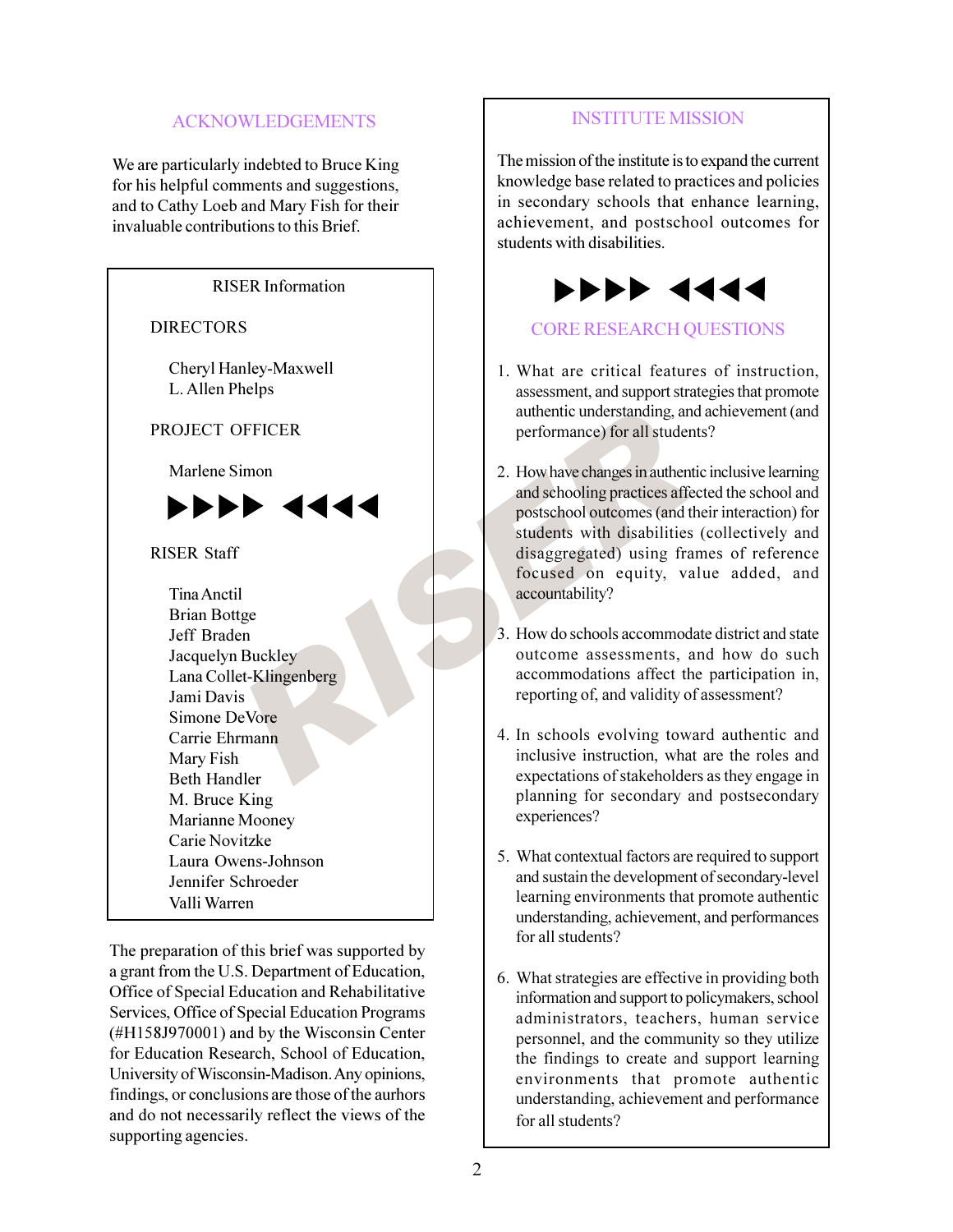Defining Terms: Reform, Inclusion, and **Authentic Assessment** 

#### Reform

Education reform implies substantial, not superficial, changes to traditional educational practices (Newmann & Associates, 1996; Smith & O'Day, 1990). However, even substantial changes in customary ways of doing things (e.g., moving from period to block scheduling, creating school/work community partnerships) are not sufficient to bring about effective education reform. The Center on Organization and Restructuring of Schools (CORS) (Newmann & Wehlage, 1995) found that changes in instruction, school organization, or school community partnerships have little impact on school effectiveness if they are not accompanied by a focus on authentic student learning. Or, to put it another way, schools that clearly defined and committed themselves to authentic student learning were more effective in reforming educational practices than those that did not.

A focus on authentic student learning is the hallmark of effective education reform. Authentic learning is defined by three attributes:

- 1. Construction of knowledge,
- 2. Disciplined inquiry, and
- 3. Value beyond school.

Each of these attributes is defined in greater detail elsewhere (e.g., Newmann & Wehlage, 1995; Newmann, Secada, & Wehlage, 1995). The essential element of effective education reform is to promote authentic learning; the primary vehicle for doing so is to engage students in tasks with high authenticity. That is, authentic pedagogy provides and supports tasks demanding construction of knowledge; disciplined inquiry via extended, written communication; and tasks that have value beyond the school setting. All other elements of education reform, such as instructional materials, school organization, and community partnerships, are important only if they promote authentic learning.

#### **Inclusion**

Education reformers assume that poor student performance is primarily caused by a lack of

opportunity to learn. That is, secondary schools graduate students with low levels of academic proficiency because schools neither teach nor demand high levels of academic proficiency. A focus on authentic learning clearly demands that teachers provide high quality, authentic instructional opportunities, and that students produce high quality, authentic work in response to those demands. Moreover, providing and demanding authenticity for all students creates more equitable educational outcomes across ethnic groups (Newmann, Marks, & Gamoran, 1995). Thus, a cornerstone of education reform is to demand that historically lowperforming students (e.g., ethnically, culturally, and linguistically diverse students; students from high poverty communities) be provided with the same authentic learning opportunities and demands as other students.

Advocates for students with disabilities believe that students with disabilities must be provided with the same authentic learning opportunities and demands as other students. Federal legislation reflects these equity demands. For example, the Americans with Disabilities Act (ADA, 1990) and the Individuals with Disabilities Education Act (IDEA) Amendments (1997) require educators to provide students with disabilities access to the core curriculum and general educational experiences whenever possible. Legislation and advocacy share the fundamental assumption that inclusion, defined here as providing opportunities for authentic learning and demanding levels of performance similar to those of other students, is in the best interests of students with disabilities. The focus of inclusion, then, is to provide students with disabilities access to the standard core curriculum through accommodations and supports. Inclusion advocates generally assume that this access should take place in the general education classroom. In other words, the best place to access the general education curriculum is in the general education classroom.

Although advocates of educational equity for minority and disability communities share the assumption that poor academic performance is encouraged, if not caused, by inequitable learning opportunities and demands, general education reform and special education inclusion movements have proceeded in isolation from each other. Research addressing education reform and authenticity rarely examines students with disabilities. Likewise, inclusion literature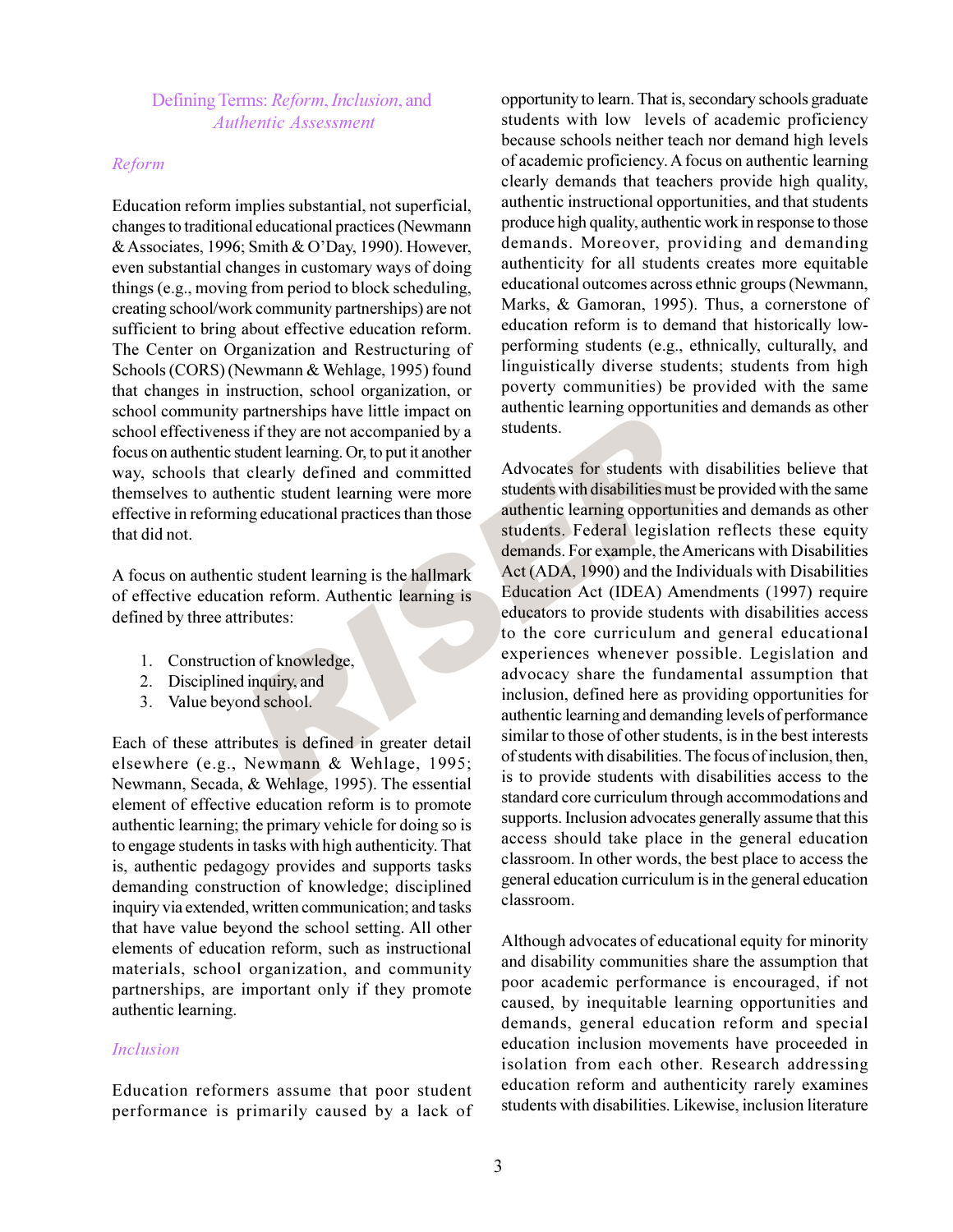rarely mentions authentic learning (Braden, Schroeder, & Buckley, 2000). However, a commitment to educational equity demands inclusion. Students cannot learn what they have not been taught; educators must include students with disabilities in opportunities to learn, and they must provide the supports those students need to gain access to general education.

#### **Authentic Assessment**

Assessment in the context of education reform focuses on the outcomes of teaching and learning. Education reform movements embrace standards and use assessments to measure progress towards those standards. Educational standards define what students should know: assessments show what students can do. and how well they can do it. Because assessment informs educators, students, and the greater community whether and how well educational goals were achieved, assessment can be a powerful catalyst to drive education reform (see Haertel, 1999, and Linn, 2000 for critical reviews of assessment-based reforms).

Authentic assessment provides the means to evaluate and guide successful secondary school reform. Reforms that increase the amount and quality of authentic student work are successful. Reforms that do not affect the authenticity of student work are unsuccessful. Authentic assessment, defined as student work demonstrating construction of knowledge, disciplined inquiry, and elaborated, written communication, transforms standards (what students should know) into reality (what students do and how well they do it). Although successful reform efforts also require other substantial changes to schools' organizational structures (e.g., extended class periods to allow for authentic work, school/community partnerships, increased opportunities for substantive conversations in classrooms, professional communities to support teachers), none of these changes in and of themselves indicate successful reforms. Ultimately, changes in school structures and teaching practices must be accompanied by increased authentic student learning, as reflected in assessments of student work (Newmann & Wehlage, 1995).

The role of assessment in an authentic reform framework differs from the traditional role of assessment in special education. The traditional role of assessment for students with disabilities has been diagnosis and prescription. That is, students with

disabilities are assessed for diagnosis (e.g., eligibility for disability status) and educational prescription (e.g., appropriate educational modifications). Although diagnostic and prescriptive assessment may be essential to determine eligibility and specific needs for special education services, it is irrelevant to education reform (and may have limited value even for diagnosis and intervention; see Reschly, 1997). In contrast, reformrelated assessment measures authentic student learning through tasks that demand knowledge construction, disciplined inquiry, and elaborated communication and that have a value or audience beyond the school or classroom.

Assessment in an authentic reform framework is also different from large-scale, standards-based assessment States and school districts use large-scale assessment to evaluate schools' success in meeting educational standards. Although the *process* of using assessment to measure standards is similar in large-scale and authentic reform efforts, the *quality* of large-scale assessment is usually insufficient to measure authentic student learning. Large-scale assessments rely primarily (in some cases, exclusively) on selected-response or short-answer test items that students complete in a brief time frame. Such large-scale assessments have little authenticity; they do not solicit construction of knowledge, do not require disciplined inquiry expressed through elaborated communication, and have little or no value beyond school. Successful reform is guided by academic standards that teachers define, share, and support for example, common standards for authentic student work and assessments. The CORS research demonstrates that local (i.e., site-based) reforms that transform standards into authentic assessment of student learning are successful (Newmann, King, & Rigdon, 1997). Because authentic student performance and assessment are essential to successful reform, largescale, top-down reforms driven by inauthentic assessments at best are unlikely to succeed and at worst inhibit effective reform.

Given the importance of assessment in education reform, it is essential to include students with disabilities in assessments that demand authentic student work. Inclusion in assessment helps educators and students. Inclusion helps educators to understand the effects of education reform on all students, including those with disabilities. Inclusion helps students by ensuring opportunity to learn. That is, if students, teachers, and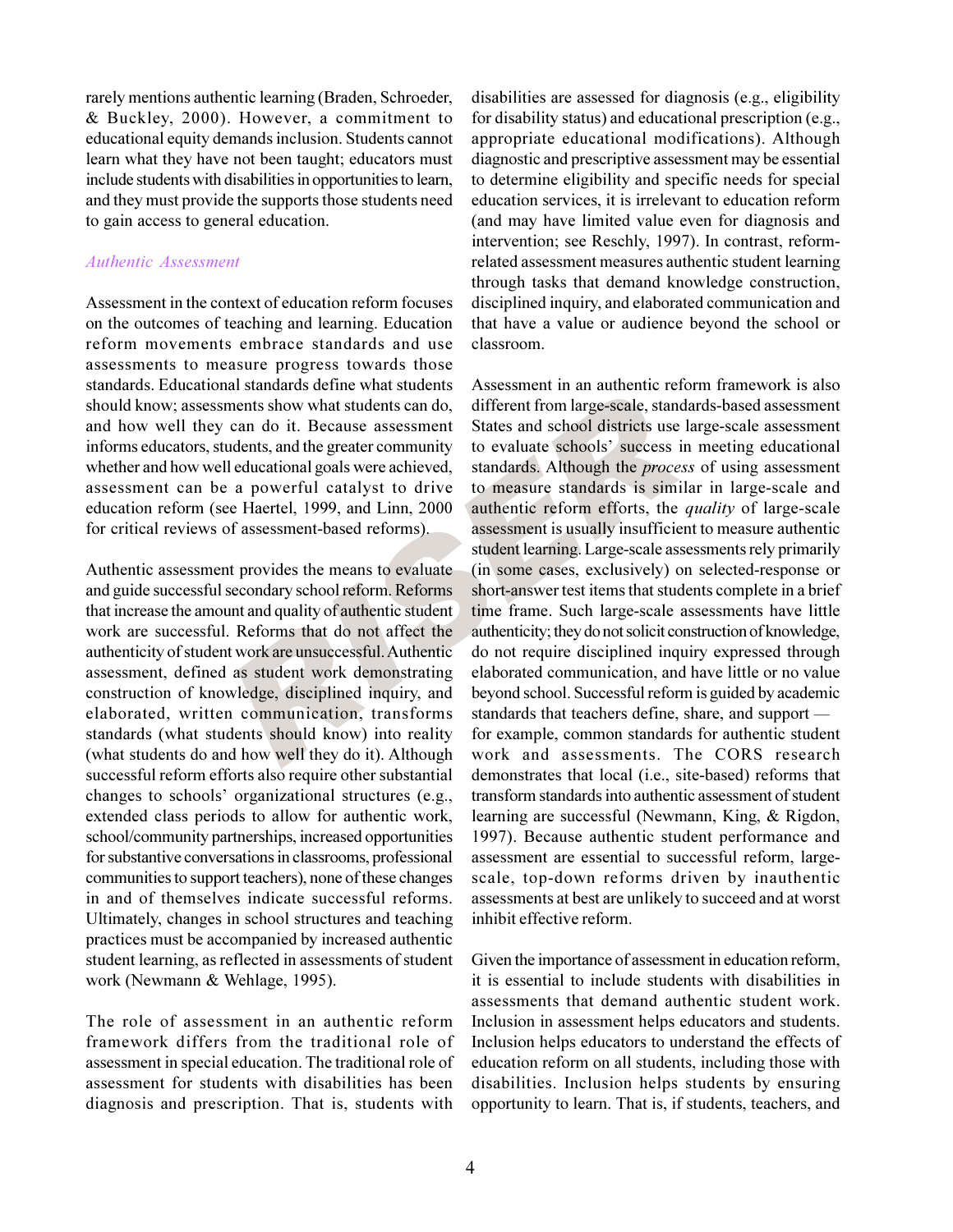parents know the student will be expected to produce high quality work, they will ensure the student has the opportunity to learn what is expected. These themes can be expressed simply: (1) if students are not counted, they don't count, and (2) students do what they are asked to do. Excluding students with disabilities from assessments sends the message that education reforms need not address students with disabilities, and it suggests that students with disabilities are incapable of producing high quality work. Although systematic exclusion from state and district assessment programs is now prohibited (e.g., IDEA, 1997), the potential for excluding students from classroom assessments and tasks still exists (e.g., teachers and students may alter classroom assessments to be less authentic).

It is essential to distinguish the authentic forms of assessment - those that encourage successful secondary education reform — from other uses of the terms *authentic* and *assessment*. First, some proponents of specific assessment methodologies (e.g., portfolios, performance assessments) refer to these methods as authentic because they elicit more realistic, elaborated student work (e.g., Campbell, 2000). However, we use the term *authentic assessment* to mean assessment containing the three features of authenticity defined by Newmann and Wehlage (1995). Portfolios, projects, and performance assessments in and of themselves may or may not elicit construction of knowledge, disciplined inquiry, and value beyond school. For example, a portfolio containing a series of worksheets is not authentic. Second, the term assessment includes state or district accountability programs, and there are federal statutes (e.g., IDEA 1997) that direct states to include students with disabilities in these types of assessments. We use the term *assessment* to mean the tools employed by teachers and students to reflect and evaluate student learning. Such tools are covered not by IDEA accountability mandates, but rather by IDEA mandates to provide access to and progress in the general curriculum. Although there is a substantial body of research on inclusion of students with disabilities in state and district accountability assessments (see the National Center for Educational Outcomes, 1999), there is little systematic research on students with disabilities in classroom assessments used to spur secondary education reforms.

#### A Framework for Reform, Inclusion, and **Authentic Assessment**

If students with disabilities must be included in assessment to be included in education reforms, educators must have a conceptual framework for promoting inclusion and authenticity. To suggest a framework to guide inclusion of students with disabilities in authentic assessments and education reforms, we draw on work that defines (1) assessment accommodation parameters, (2) assessment invalidity, and  $(3)$  disability assessment rights.

#### **Assessment Accommodation Parameters**

Research on assessment accommodations (Braden, 1999; Elliott, Kratochwill, & Schulte, 1999; National Center for Educational Outcomes, 1999) identifies four parameters that assessors can alter to accommodate the needs of students with disabilities:

- 1. Setting (e.g., accessibility furniture, isolated seating to avoid distractions, familiar environment to reduce anxiety),
- Timing (e.g., extended time, rest breaks to avoid 2. fatigue, dividing a long assessment into shorter periods),
- 3. Administration (e.g., signing or saying assessment directions, large print, cuing to direct attention), and
- Response (e.g., allowing oral, signed, pointing, 4. or dictated responses, providing a keyboard or response console).

Assessment accommodations alter one or more of these parameters to meet the needs of students with disabilities. Assessment accommodations tend to occur in clusters or packages (e.g., extra time in an isolated setting and reading test directions aloud to the student) (Elliott  $\&$ Braden, 2000, in press). Assessment accommodations rarely change a single feature of the assessment.

It is useful to distinguish *assessment accommodations* from assessment modifications, and instructional supports. Accommodations change the assessment process (i.e., setting, timing, administration, or response), but do not affect assessment content (*i.e.*, what is assessed). In contrast, assessment modifications alter assessment content (e.g., assessing skills at a lower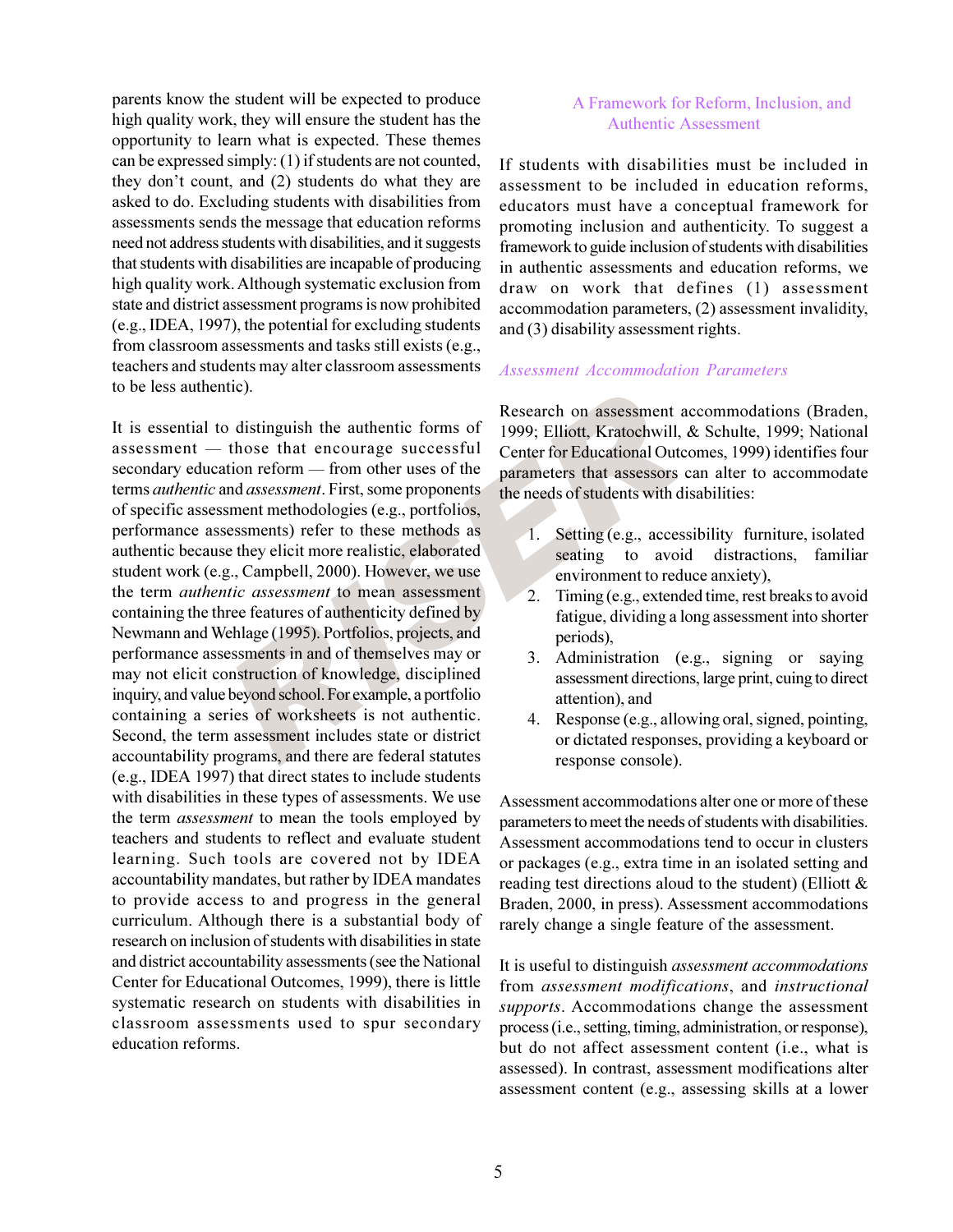level, eliminating some skills from the assessment) and thus change the nature of the assessment. Finally, instructional supports (sometimes called instructional modifications) help students with disabilities gain access to the general education curriculum. Instructional supports may change instructional processes and instructional content (e.g., scaffolding curricula changes both the process and content of what is taught). Unfortunately, these terms are often used interchangeably in practice (see Haigh, 1999, for a discussion) and in legislation (see Heumann & Warlick, 2000). We focus on assessment accommodations as a framework for including students with disabilities in authentic assessments.

Although changes to assessment processes are helpful in defining accommodation options, they are not useful for determining which options are appropriate. To determine which accommodations are appropriate, educators should consider assessment invalidity and disability assessment rights.

#### **Assessment Invalidity**

Assessment validity may be compromised by two factors: (1) construct-irrelevant variance, and (2) construct underrepresentation (Messick, 1995). Construct-irrelevant variance invalidates assessments when the assessment performance is influenced by factors that are irrelevant to the meaning of the assessment. For example, giving a standard print reading assessment to a student with poor visual acuity would invalidate the assessment as a measure of reading because the student's performance would be influenced by a factor (visual acuity) unrelated to the construct (reading skill).

Conversely, construct underrepresentation occurs when the assessment fails to capture or underrepresents the intended construct. For example, a reading assessment that a teacher reads aloud to a student with poor visual acuity would invalidate the assessment because it would fail to represent the intended construct (reading).

The assessment invalidity framework encourages educators to provide accommodations that reduce or eliminate construct-irrelevant variance, while retaining adequate representation of the construct. In the context of SAILs, this means eliminating non-authentic influences on student performance, while retaining high

levels of authenticity in the assessment. For example, allowing a student extra time, multiple drafts with corrective feedback, use of a computer for word processing, books on tape, or use of videos to replace books as information sources might reduce or eliminate influences on the assessment unrelated to authenticity. However, asking a student to demonstrate knowledge on a multiple-choice test, breaking work into discrete, unrelated tasks, or substituting tasks with no value beyond school (e.g., worksheets) would not be appropriate accommodations, because these accommodations would underrepresent authenticity in the assessment task.

We believe there is one important exception to the injunction that accommodations should retain authenticity, and that exception applies to elaborated, written communication. CORS argued that an assessment task must demand elaborated writing (Newmann & Associates, 1996; Newmann & Wehlage, 1995). For students whose disabilities limit their written language production (e.g., limited dexterity, severe written language disabilities), it might be appropriate to consider other forms of elaborated communication (e.g., speaking, video production, demonstration) to demonstrate construction of knowledge and disciplined inquiry. However, educators should use nonwritten, elaborated communication accommodations sparingly for two reasons. First, elaborated writing is a richer vehicle to spur authentic reforms than other methods of communication (Newmann & Associates, 1996). Second, written language literacy should be a goal for all students.

#### **Disability Assessment Rights**

Phillips (1993, 1994) argues that disability-related legislation and policy require assessors to provide accommodations that encourage access to the assessment setting. However, assessors are also required to ensure the validity and accuracy of their assessments. To reconcile the right to accommodations with the need to ensure accuracy, Phillips suggests that assessors should distinguish access skills from target skills. Access skills are those skills that are presumed by, or prerequisite to, the assessment task. For example, furniture adapted to wheelchairs is essential for a wheelchair user to access a reading assessment. Similarly, visual acuity is an access skill for a standardprint reading test. Target skills, on the other hand, are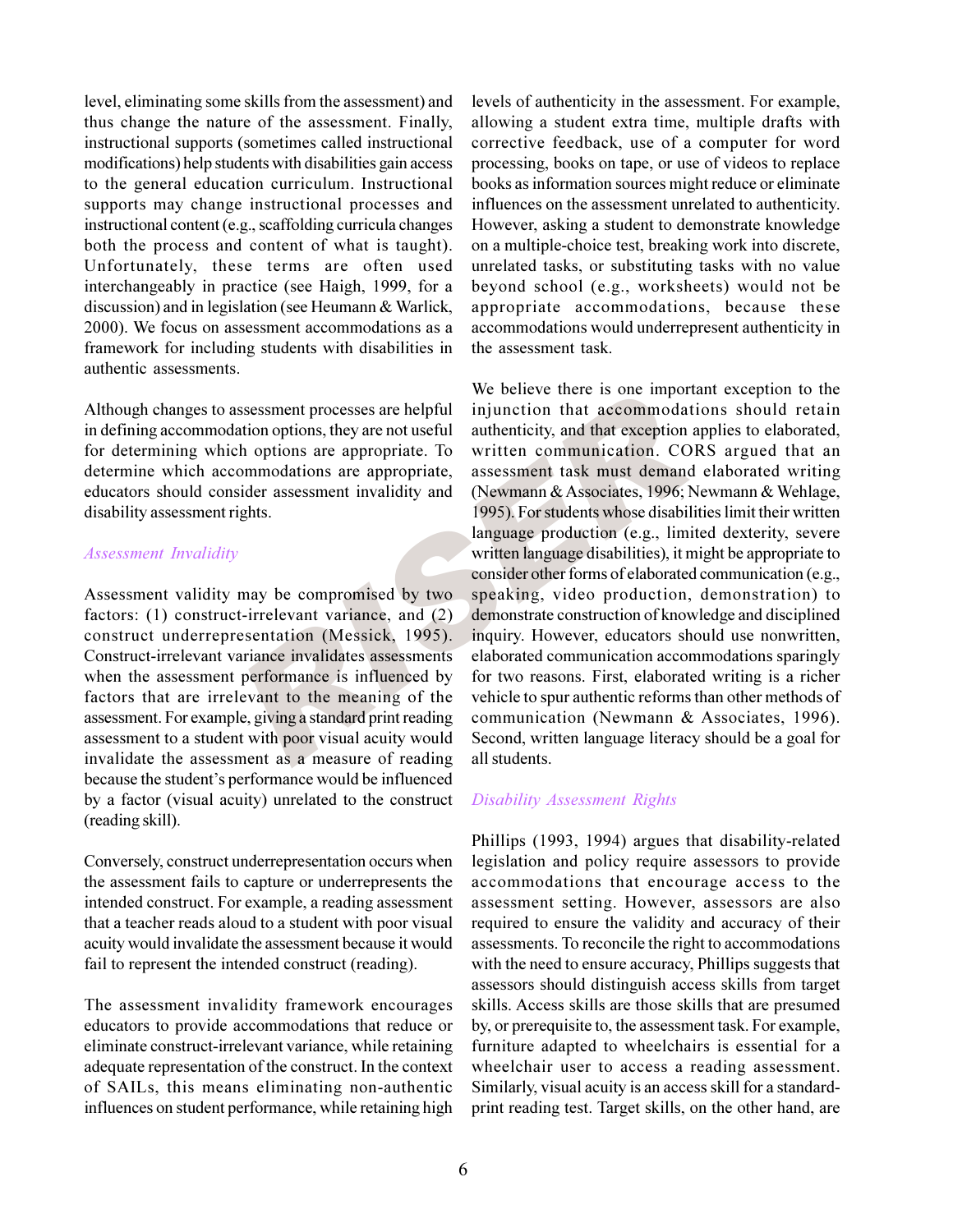those abilities that an assessor intends to assess. For example, reading competencies are the target skills in a reading assessment, whereas visual acuity or ability to fit into a standard table and chair are access skills.<sup>1</sup>

Individuals with disabilities have the right to accommodations that seek to eliminate the effects of access skills, but they do not have the right to accommodations that affect target skills. For example, although an individual with a disability is entitled to a large-print version of a reading test or a wheelchairaccessible setting, that same individual is not entitled to take the reading test by having the test read aloud. The accommodation should address the access skills required by an assessment, not the target skills the assessment is intended to measure.

The distinction between access and target skills is useful, but not without problems. For example, in an assignment in which students are asked to read a book and write an essay about the book, it is unclear whether reading is an access or a target skill. Likewise, a teacher might offer extra time in a reading assessment for a student with a learning disability to improve the student's access to the reading material, but extra time might also affect the target skill (i.e., reading fluency is a central component of reading) (National Reading Panel, 2000).

Finally, we note that there is one feature of authentic assessment tasks that is considered essential, but is more of a feature than a targeted skill. That essential element is value beyond school. Authenticity demands that tasks require construction of knowledge and disciplinary inquiry via elaborated communication, and have some connection to students' lives or communities outside school. Construction of knowledge and disciplined inquiry expressed through elaborated communication reflect students' performance. In contrast, value beyond school reflects task (i.e., instructor) demands. For example, an analysis of nitrate levels in a local pond reflects a student's construction of knowledge and

<sup>1</sup>Access skills are potential sources of construct-irrelevant variance because the assessment measures access skills (which are irrelevant to the construct) as well as target skills (which are the target construct).

disciplined inquiry; the value beyond school is either high (the instructor requires students to submit the report to the local water quality board) or low (the instructor is the only one who reads the report, and it exists solely to produce a grade in a course) because of the way the instructor frames the task. Therefore, accommodations should retain value beyond school as an essential feature of an authentic assessment task, even though value beyond school is not a target skill in the assessment.

## Applying the Assessment Accommodations Framework to Inclusion and Reform

We suggest a set of principles to help educators implement education reform, inclusion, and authentic assessment. These principles may guide teachers who want to include students with disabilities in authentic assessments and classroom tasks (see page 8).

Unfortunately, the research base and technologies needed to implement these guidelines lag behind the conceptual arguments in support of them. However, our recommendations are based on research examining reform in general education settings, principles and practices of inclusion, assessment accommodations, and disability assessment rights. Although these guidelines are not based on direct research investigations of secondary students with disabilities in schools with successful reforms who participate in authentic assessments, RISER is conducting such research and will report the results of that research in future RISER Briefs.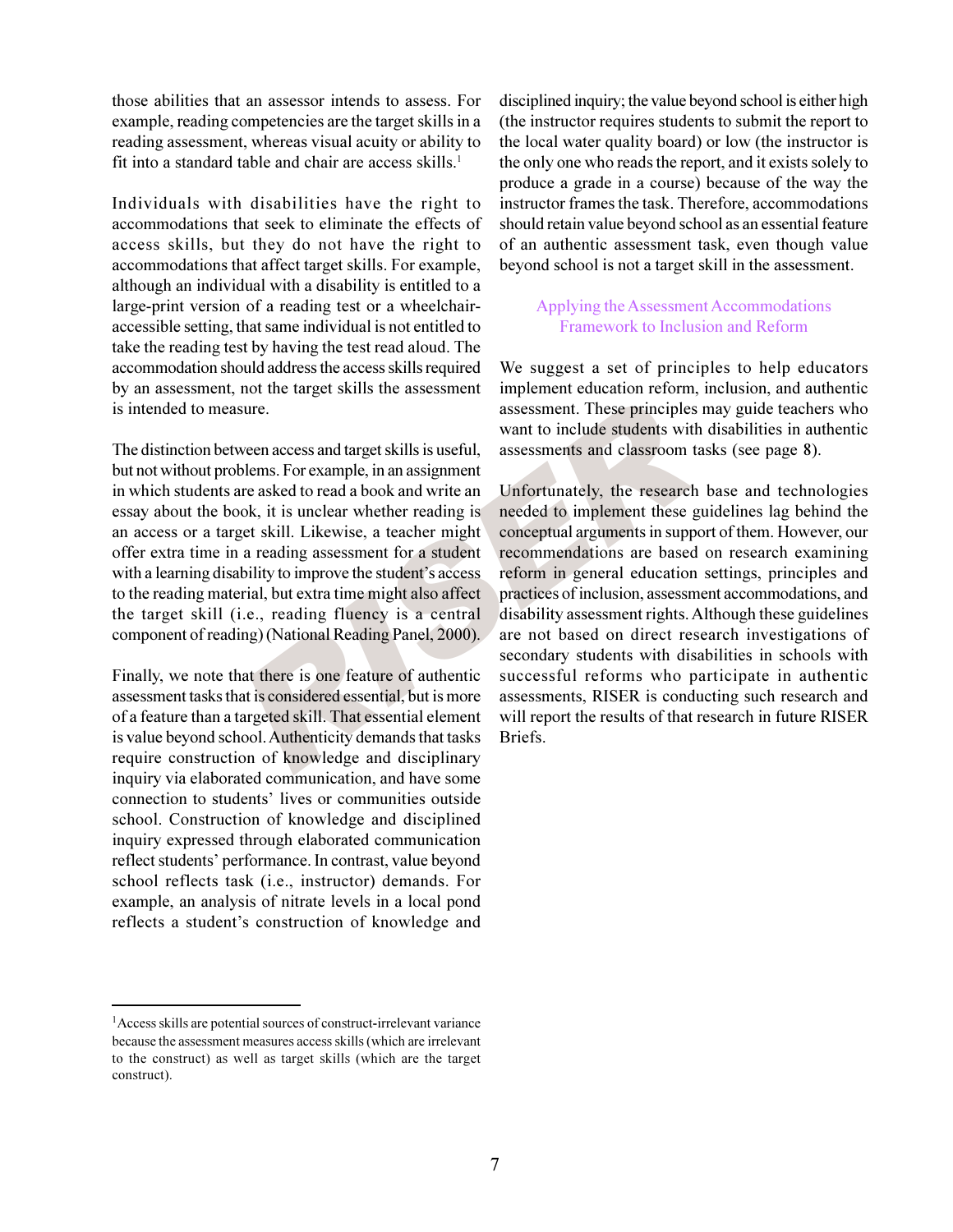**Assessment Accommodations Framework:** Principles for Implementation

- 1. Students should not receive accommodations unless they are needed. Many students with disabilities can participate in authentic assessment tasks without any accommodations. Just because a student has a disability does not mean the student needs assessment accommodations. If educators are unsure whether to offer accommodations on a particular task or assessment, they should encourage the student to try the task without accommodations. Offering the option for accommodations later (e.g., retaking or doing the task over) without penalty will encourage risk taking, which is an essential element of education reform.
- 2. Accommodation decisions presume target and access skills are clearly identified. Teachers must clarify the intended targets of the assessment (the knowledge and skills the assessment intends to measure) and the skills that are required for access (the skills the student must have to understand or respond to the assignment). For example, reading skills are often targeted in language arts assignments but are often access skills for mathematics, social studies, and science assessments.
- 3. Accommodations should address access, not target, skills. An accommodation is appropriate if it allows students with disabilities access to the assessment task, but not if it changes the skill targeted by the assessment. This means an accommodation may be appropriate in one instance, but not another. For example, extra time might be an appropriate accommodation if the assessment targets reading comprehension skills, but it would be inappropriate if the assessment targets reading fluency skills.
- 4. Target skill complexity should be modified when access is insufficient to allow for reasonable assessment of skills. Some students (usually those with more severe disabilities) have skill levels that are so far below the level targeted in an assessment that inclusion in the assessment, even with successful access, is of no educational value. For example, a student with a severe cognitive delay may lack the language and concepts needed to understand a science task, even if accommodated (e.g., being read the assessment, provided extra time, or offered writing help) to allow access to the assessment task. In these cases, teachers should consider modifying the assessment to assess a less complex level of targeted skills.
- 5. Assessments should retain authenticity, even if they are modified to a simpler skill level. When teachers modify tasks to assess a lower level of targeted skill, they should retain assessment authenticity (i.e., construction of knowledge, disciplinary inquiry via elaborated communication, and value beyond school). For example, a teacher should modify a science/mathematics assessment on rocketry by inviting a disabled student to produce a simpler experiment (e.g., assessing Newton's third law of motion) instead of studying the multiple effects of aerodynamics, gravity, acceleration, and propulsion). The teacher should not substitute an assessment with limited authenticity (e.g., labeling the parts of a rocket on a diagram, filling in the blanks, calculating answers to specific questions, matching definitions to terms).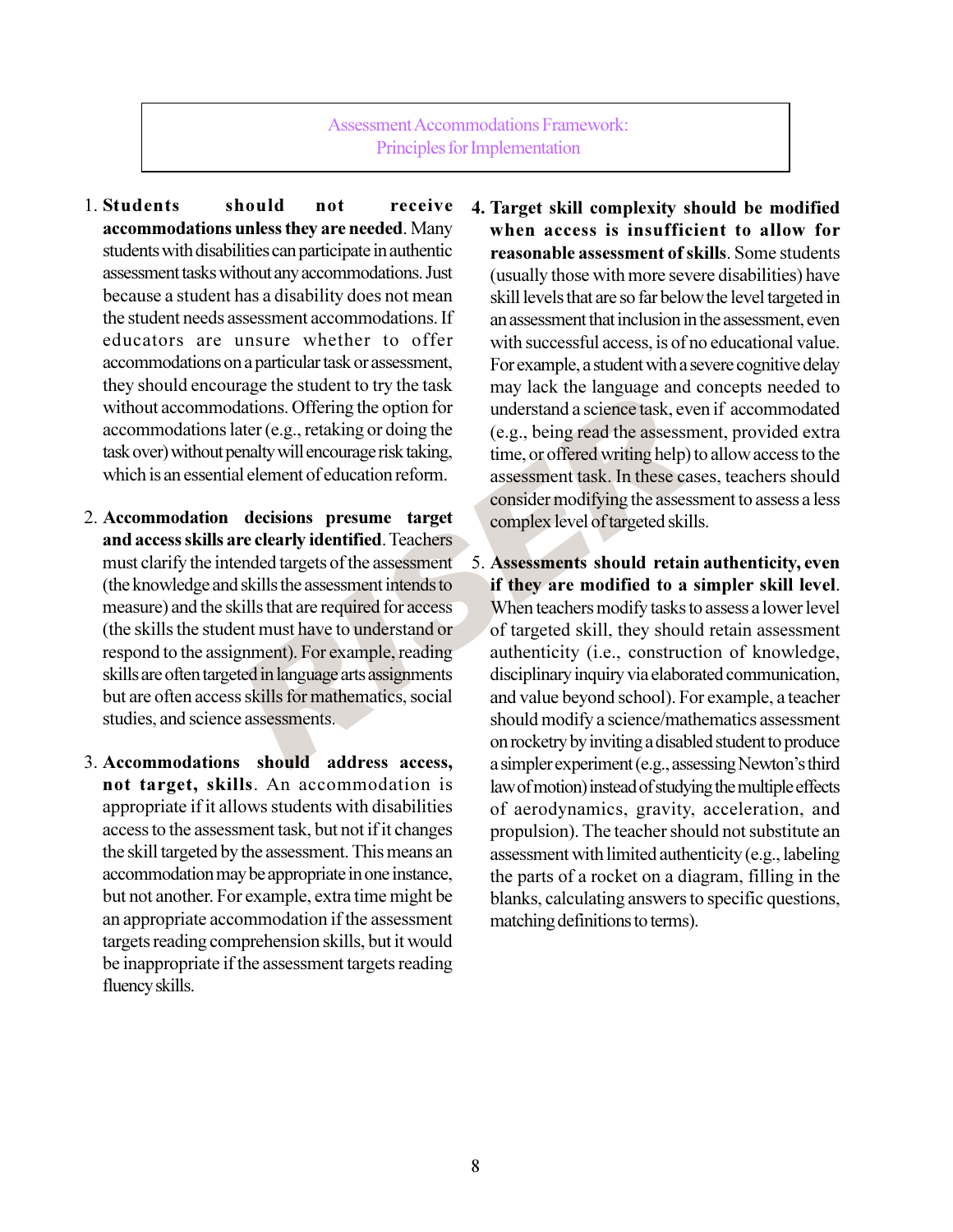#### **References**

Americans with Disabilities Act of 1990, Pub. L. No. 101-336, § 201, 104 Stat. 327..

Braden, J. P. (1999). Accommodations in testing: Methods to ensure validity. Assessment Focus, 8(1), 1-3 (published by The Psychological Corp. http:// www.psychcorp.com/pdf/assessspr99.pdf).

Braden, J. P., Schroeder, J. L., & Buckley, J. A. (2000). Inclusion, assessment, and authentic school reform. Manuscript in preparation. Madison, WI: Wisconsin Center for Education Research.

Campbell, D. (2000). Authentic assessment and authentic standards. Phi Delta Kappan, 81(5), 405-407.

Elliott, S. N., & Braden, J. P. (2000). Educational assessment and accountability for all students. Madison, WI: Department of Public Instruction.

Elliott, S. N., & Braden, J. P. (in press). Assessing one and all: Educational accountability for students with disabilities. Reston, VA: Council for Exceptional Children.

Elliott, S. N., Kratochwill, T. R., & Schulte, A. G. (1999). Assessment accommodations guide. Monterey, CA: CTB/McGraw Hill.

Haertel, E. H. (1999). Validity arguments for high stakes testing: In search of the evidence. Educational Measurement Issues and Practice, 18(4), 5-9.

Haigh, J. (1999). Accommodations, modifications, and *alternates for instruction and assessment* (Maryland/ Kentucky Report 5). Minneapolis, MN: National Center for Educational Outcomes. Available: http:// www.coled.umn.edu/NCEO/OnlinePubs/MdKy5.html.

Hanley-Maxwell, C., Phelps, L. A., Braden, J. P., & Warren, V. (1999). Schools of authentic and inclusive learning (Research Institute on Secondary Education Reform for Youth with Disabilities Brief No. 1). Madison, WI: Wisconsin Center for Education Research. Heumann, J. E., & Warlick, K. R. (2000, August 24). Questions and answers about provisions in the Individuals with Disabilities Education Act Amendments of 1997 related to students with disabilities and state and district-wide assessments (Office of Special Education Programs Memorandum 00-24). Washington, DC: Office of Special Education Programs. Available: http://www.ed.gov/offices/ OSERS/OSEP/OSEPmemo0024Assessment.pdf.

Individuals with Disabilities Education Act Amendments of 1997, 20 U.S.C. § 1400 et seq.

Linn, R. L. (2000). Assessments and accountability. *Educational Researcher, 29(2), 4-14. Available: http:/* /www.aera.net/pubs/er/arts/29-02/linn01.htm.

Messick, S. (1995). Validity of psychological assessment. American Psychologist, 50(9), 741-749.

National Center for Educational Outcomes. (1999). Participation of students with disabilities. Minneapolis, MN: Author. Available: http:// www.coled.umn.edu/NCEO/TopicAreas/Participation/ participation FAO.htm.

National Reading Panel. (2000). Teaching children to read: An evidence based assessment of the scientific research literature on reading and its *implications for reading instructions.* Washington, DC: National Institute of Child Health and Human Development. Available: http://www.nichd.nih.gov/ publications/nrp/report.htm.

Newmann, F. M. & Associates. (1996). Authentic achievement: Restructuring schools for intellectual *quality*. San Francisco: Jossey-Bass.

Newmann, F. M., King, M. B., & Rigdon, M. (1997). Accountability and school performance: Implications from restructuring schools. Harvard Educational Review, 67(1), 1-41.

Newmann, F. M., Marks, H. M., & Gamoran, A. (1995). Authentic pedagogy and student performance. Madison, WI: Wisconsin Center for Education Research.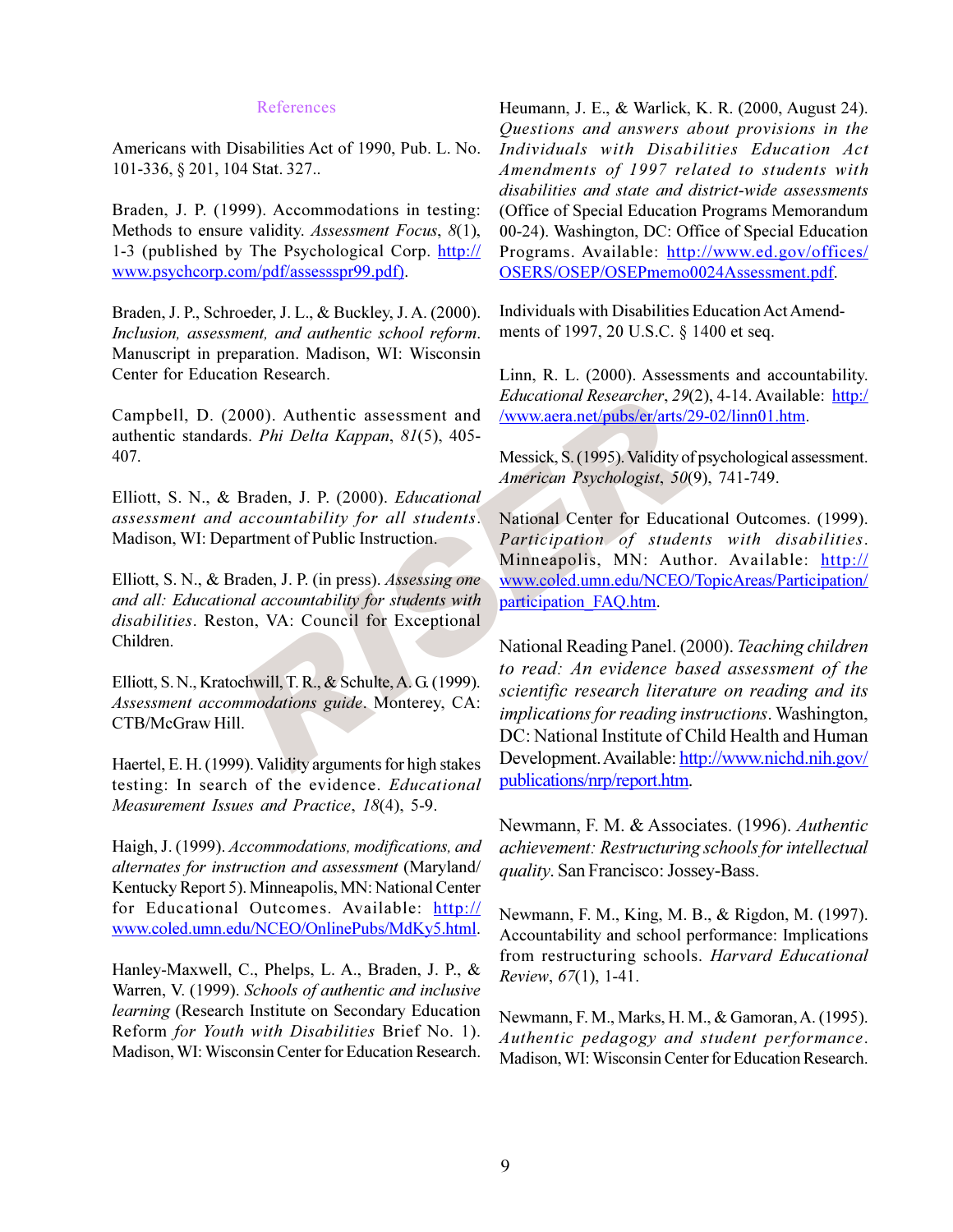Newmann, F. M., Secada, W. G., & Wehlage, G. G.  $(1995)$ . A guide to authentic instruction and assessment: Vision, standards and scoring. Madison, WI: Wisconsin Center for Education Research.

Newmann, F. M., & Wehlage, G. G. (1995). Successful school restructuring: A report to the public and educators by the Center on Organization and Restructuring of Schools. Madison, WI: Wisconsin Center for Education Research.

Phillips, S. E. (1993). Testing condition accommodations for disabled students. West's Education Law Quarterly, 2(2), 366-389.

Phillips, S. E. (1994). High stakes testing accommodations: Validity versus disabled rights. Applied Measurement in Education, 7(2), 93-120.

Reschly, D. J. (1997). Utility of individual ability measures and public policy: Choices for the 21st century. School Psychology Review, 26(2), 234-241.

Smith, M. S., & O'Day, J. (1990). Systemic school reform. In S. H. Fuhrman & B. Malen (Eds.), The politics of curriculum and testing: The 1990 yearbook of the Politics of Education Association (pp. 233-267). New York: Falmer Press.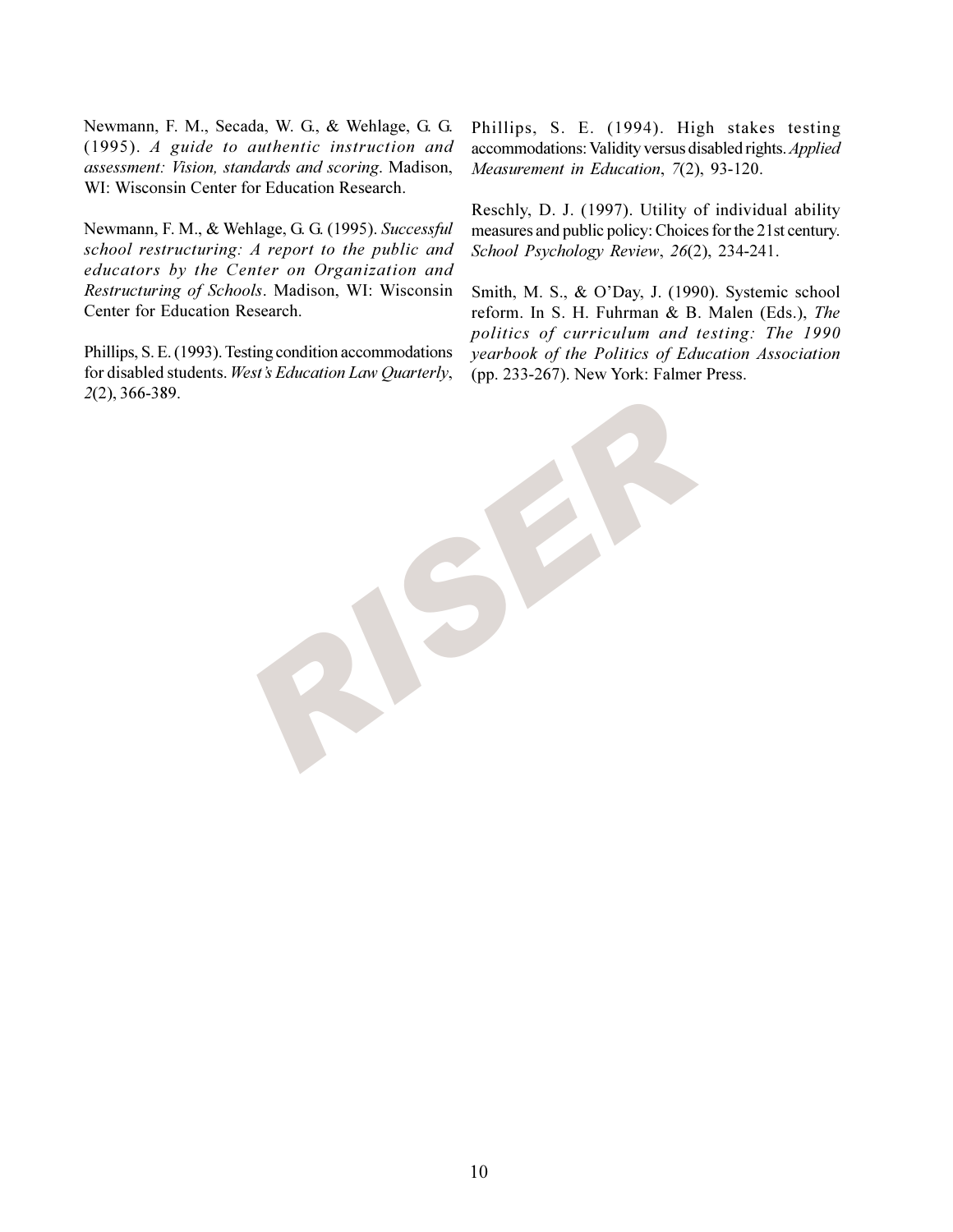# **OTHER PUBLICATIONS**

Listed below are anticipated topics that RISER will be writing about in newsletters. Single copies are free.

Outcomes: School and Postschool

**Accommodating Diverse Learners** in Regular Education Settings

**Educational and Transition Planning** 

**Effective Instructional Practices in Schools** of Authentic Inclusive Learning

Please add me to your mailing list so I will receive future RISER publications.

| Name:                  |                   |  |
|------------------------|-------------------|--|
| <b>Street Address:</b> |                   |  |
|                        |                   |  |
| City:                  | State & Zip Code: |  |
| Phone:                 |                   |  |

Research Institute on Secondary Education Reform (RISER) for Youth with Disabilities 1025 West Johnson St., Suite 461 University of Wisconsin-Madison Madison, WI 53706  $(608)$  263-0630 fax:  $(608)$  265-0538

### Permission to copy is not necessary. This publication is free upon request.